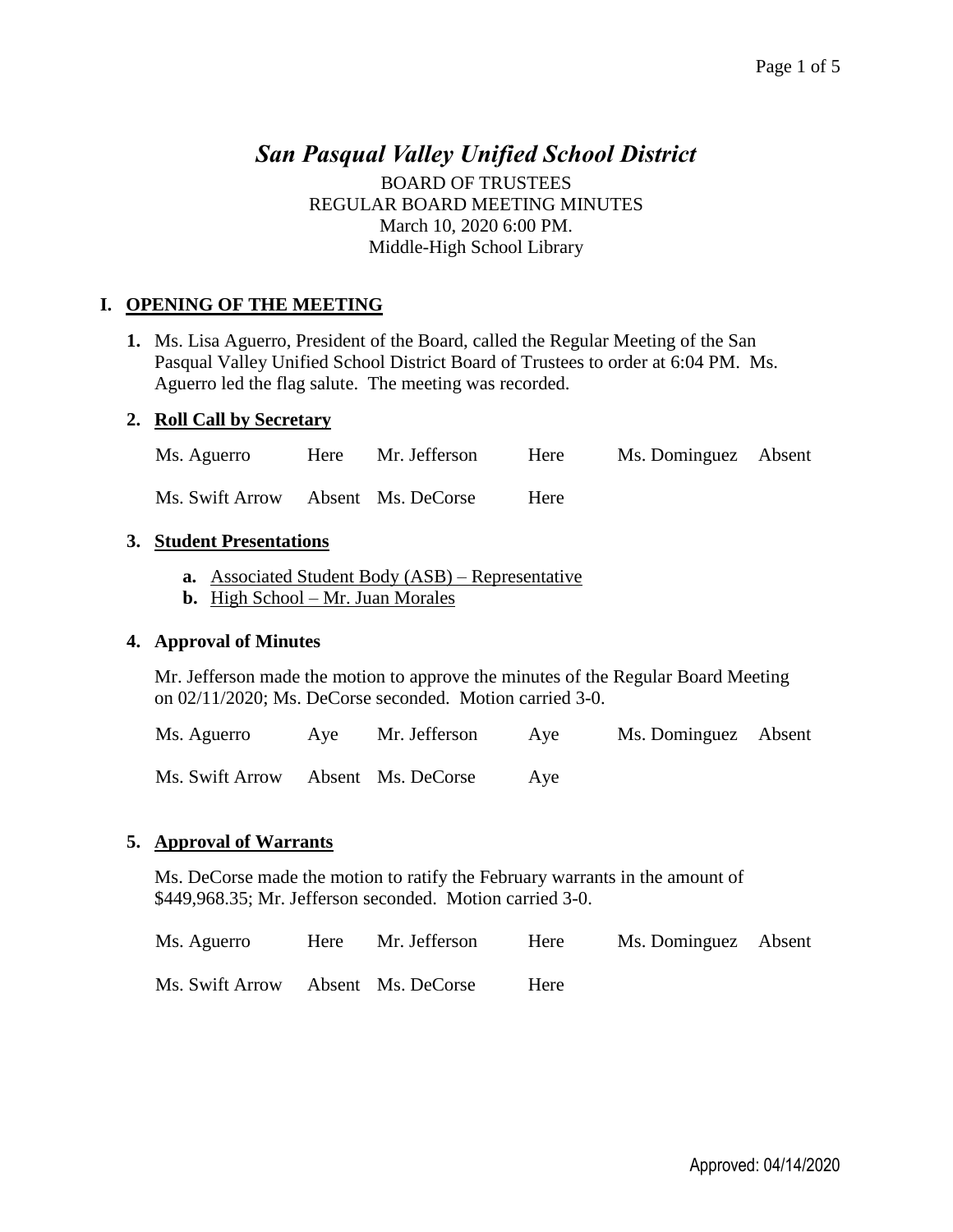#### **6. Public Comments**

Are there any public comments speakers who require translation?

\*Persons who have complaints against Board members or District staff are encouraged to seek resolution to those complaints by using the San Pasqual Valley Unified School District written complaint procedures before orally addressing them at a meeting. The Board will not respond to such complaints until the applicable complaint procedure (BP/AR 1312.1) has been followed and has reached the Board level. Where a complaint concerns a District employee identifiable by name, position, or other facts, the Board cannot respond until proper written notice has been given to the employee pursuant to Government Code Section 54957.

Comments shall be limited to three minutes per person (six minutes if translation is required) and twenty minutes (forty minutes if translation is required) for all comments, per topic, unless the board president, subject to the approval of the Governing Board, sets different time limits

- **a.** Are there any members of the public to be heard on items not appearing on agenda that are within the jurisdiction of the District?
- **b.** Are there any members of the public to be heard on items appearing on the agenda?
- **c.** Are there any members of the public or parents/guardians of Indian children on equal participation in educational programs provided by the district. Title VII of The Elementary and Secondary Education Act as amended by the Every Student Succeeds Act or PL 114-95

# **II. PRESENTATIONS**

#### **III. CONSENT ITEMS**

- 1. Extra Duty: 2019-2020 Migrant University Based Summer Institute
- 2. Training/Travel: Dude University 2020
- 3. Ratification: Travel/Training: Expository Reading and Writing Curriculum (ERWC) Training in Costa Mesa, CA
- 4. Travel/Training High Educator Summit
- 5. Ratification Field Trip: State FFA Leadership Conference
- 6. Field Trip: SBAC Attendance Incentive Field Trip to Harkins Theatre in Yuma, Arizona
- 7. Ratification- Sports: 2019-2020 San Pasqual Valley High School Track Head and Assistant **Coaches**
- 8. Field Trip: San Pasqual Valley High School Class of 2020 Senior Trip Proposal (Annual)

Mr. Jefferson made a motion to approve the Consent items; Ms. DeCorse seconded. Motion carried 3-0.

| Ms. Aguerro | Here Mr. Jefferson Here | Ms. Dominguez Absent |  |
|-------------|-------------------------|----------------------|--|
|             |                         |                      |  |

Ms. Swift Arrow Absent Ms. DeCorse Here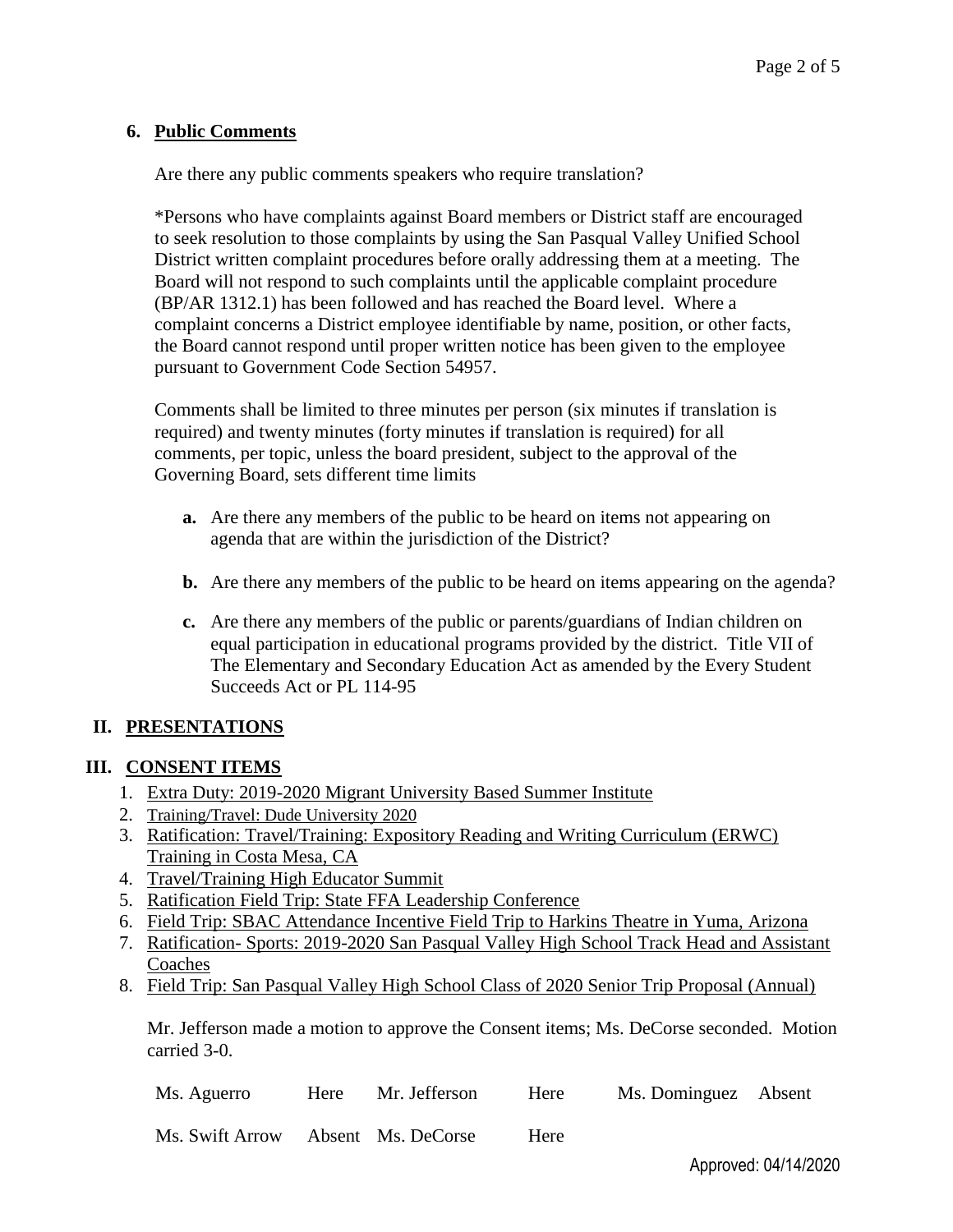# **IV. MONTHLY REPORTS**

- 1. San Pasqual Teachers Association (SPTA) Ms. Leah Buchanan
- 2. California School Employees Association (CSEA) Ms. Airam Hernandez
- 3. Special Education Dr. Thien Hoang, Written Report
- 4. Elementary School Mr. Ruben Gonzalez, Written Report
- 5. Middle School Ms. MaryKay Monson
- 6. Cafeteria Ms. Stacey Garcia
- 7. Human Resources Ms. Alina Sanchez
- 8. Business Services Ms. Kish Curtis
- 9. Superintendent/Bill Manes-Adult Education Principal Ms. Rauna Fox a. LCAP update
- 10. School Board

# **V. UNFINISHED BUSINESS**

# **VI. INFORMATION ITEMS**

- 1. Con app Winter Data information item
- 2. Quarterly Williams Report
- 3. Superintendent accepted resigned of:
	- i. Two coaches
		- ii. One classified member
- 4. Current SRO Contract board members asked for clarification on building occupancy charge
- 5. Employee Wellness Grant

# **VII. NEW BUSINESS**

1. Ms. DeCorse made a motion to accept the Agreement Between the San Pasqual Valley Unified School District and the San Pasqual Teacher's Association Expiring June 30, 2023; Mr. Jefferson seconded. Motion carried 3-0.

|  | Ms. Aguerro | Here | Mr. Jefferson | Here | Ms. Dominguez Absent |  |
|--|-------------|------|---------------|------|----------------------|--|
|--|-------------|------|---------------|------|----------------------|--|

Ms. Swift Arrow Absent Ms. DeCorse Here

2. Ms. DeCorse made the motion to approve the Contract for Three-Year Audit 2019-2020, 2020-2021, 2021-2022 for Wilkinson Hadley King & Co LLP; Mr. Jefferson seconded. Motion carried 3-0.

| Ms. Aguerro                        | Here Mr. Jefferson | Here         | Ms. Dominguez Absent |  |
|------------------------------------|--------------------|--------------|----------------------|--|
| Ms. Swift Arrow Absent Ms. DeCorse |                    | <b>H</b> ere |                      |  |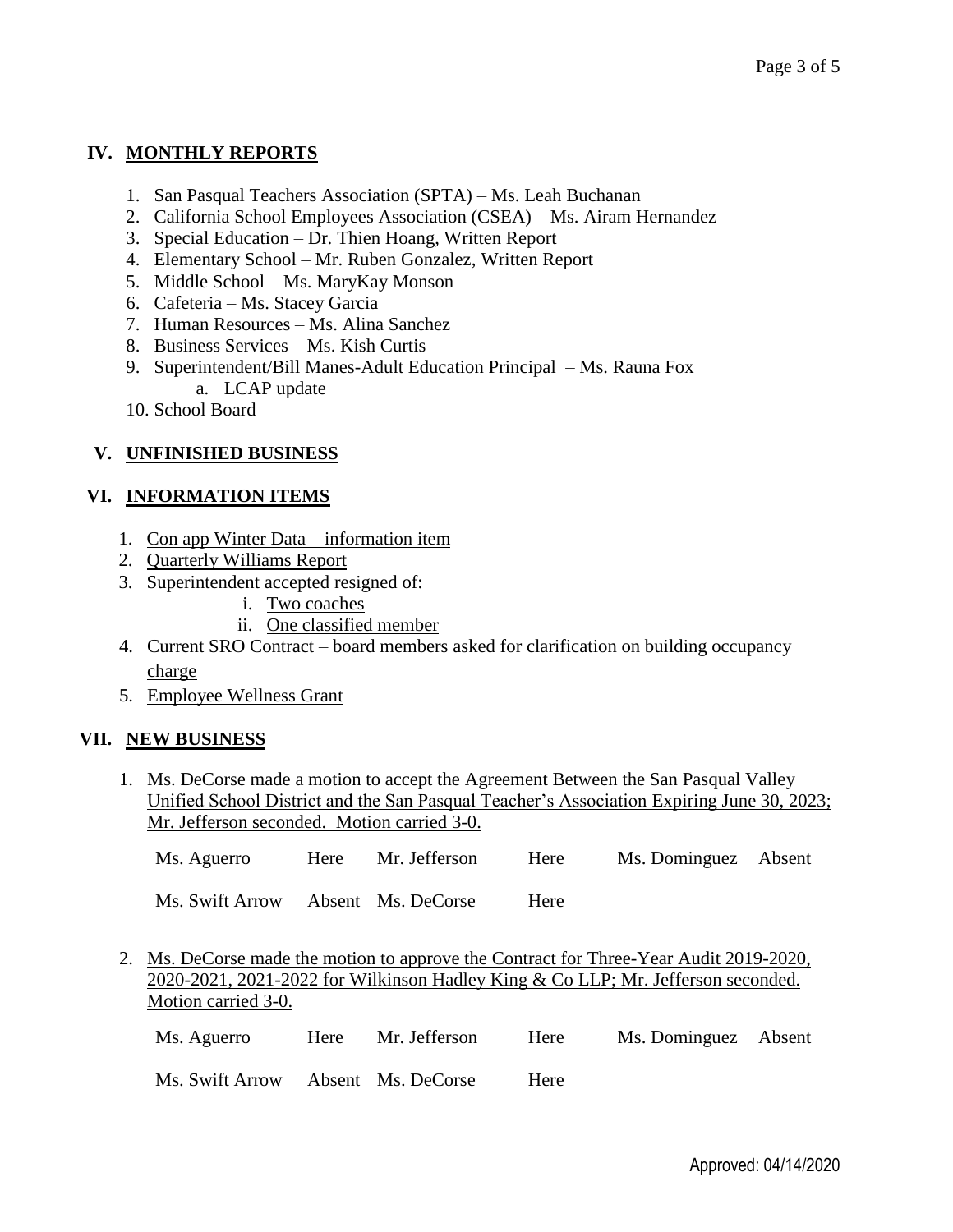3. Mr. Jefferson made the motion to approve the Second Interim 2019-2020; Ms. DeCorse seconded. Motion carried 3-0.

| Ms. Aguerro                        | Here | Mr. Jefferson | Here | Ms. Dominguez Absent |  |
|------------------------------------|------|---------------|------|----------------------|--|
| Ms. Swift Arrow Absent Ms. DeCorse |      |               | Here |                      |  |

4. Ms. DeCorse made a motion to approve Board Member Compensation for Members Sofia Dominguez and Bernadine SwiftArrow Absent during Board Meeting in March; Mr. Jefferson seconded. Motion carried 3-0.

Ms. Aguerro Here Mr. Jefferson Here Ms. Dominguez Absent Ms. Swift Arrow Absent Ms. DeCorse Here

# **VIII. BOARD COMMENTS**

# **IX. ITEMS FOR FUTURE AGENDA**

1. Clarification of Building Occupancy Costs in SRO contract

# **X. CLOSED SESSION Time: 7:23 P.M.**

Mr. Jefferson made a motion to move into closed session; Ms. DeCorse seconded. Motion carried 3-0.

Ms. Aguerro Here Mr. Jefferson Here Ms. Dominguez Absent

Ms. Swift Arrow Absent Ms. DeCorse Here

- 1. CONFERENCE WITH LABOR NEGOTIATOR (Superintendent) Pursuant to Government Code 54957.6
- 2. PERSONNEL MATTERS Pursuant to Government Code 54957
	- a. Discuss the appointment, employement, evaluation of performance, discipline or dismissal of a public employee – Certificated non reelection(s)
- 3. PENDING LITIGATION Pursuant to Government Code 54956.9